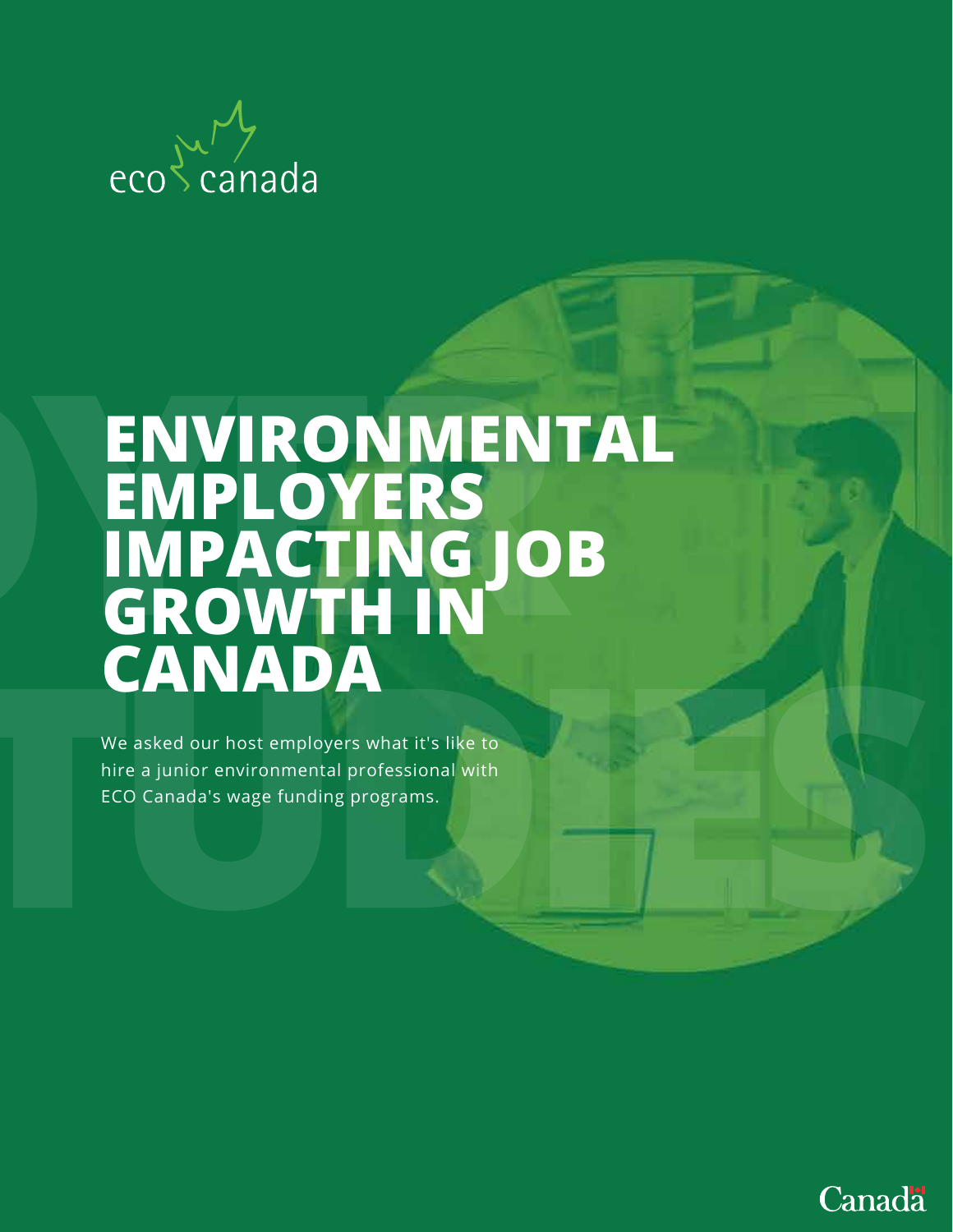

### **Inside you will find employer successes and**

### **learnings from participating in our wage**

**funding program.**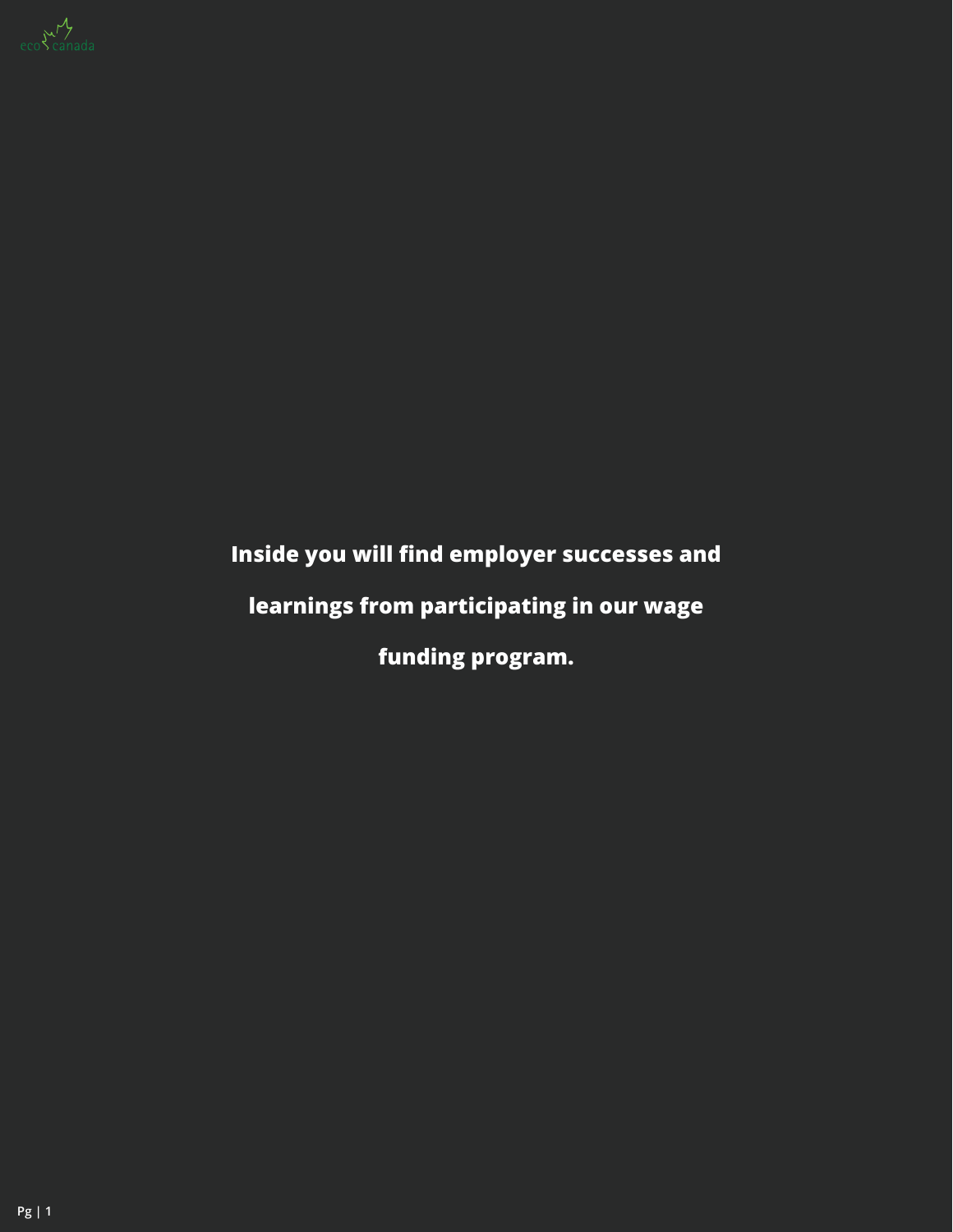

### **Investing in Canada's Environmental Workforce**

**Youth employment has been a core objective for ECO Canada since 1997. Our Wage Funding Program matches young professionals, new graduates and interns in the fields of science, technology, engineering, or mathematics (STEM), with environmental employers. Funded by the Federal Government, this program pays up to 50% of salary and helps give Canada's youth a good start in a competitive market.** 

**Since the program inception, ECO Canada has facilitated:**





**Jobs created for young professionals**







**Success Rate for long-term job growth**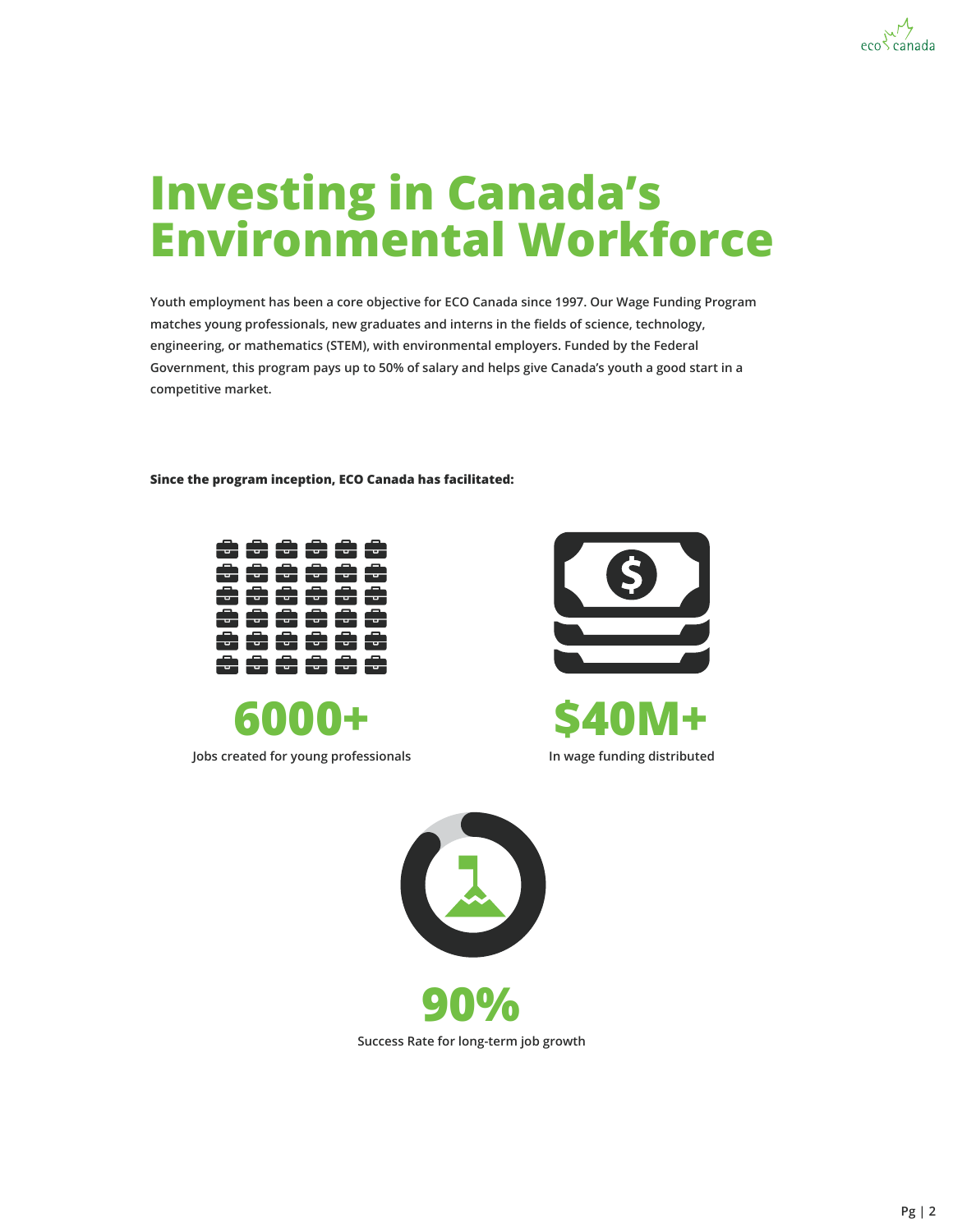

**OUR HOST EMPLOYERS<br>COME FROM ALL ACRO LL ACROSS NADA AND WORK IN<br>E ENVIRONMENTAL. VIRONMENTAL,<br>ND NATURAL EM AND RESOURCE INDUSTRIES.**

WE ASKED 13 OF OUR HOSTS TO SHARE TESTIMONIALS ABOUT THEIR EXPERIENCE.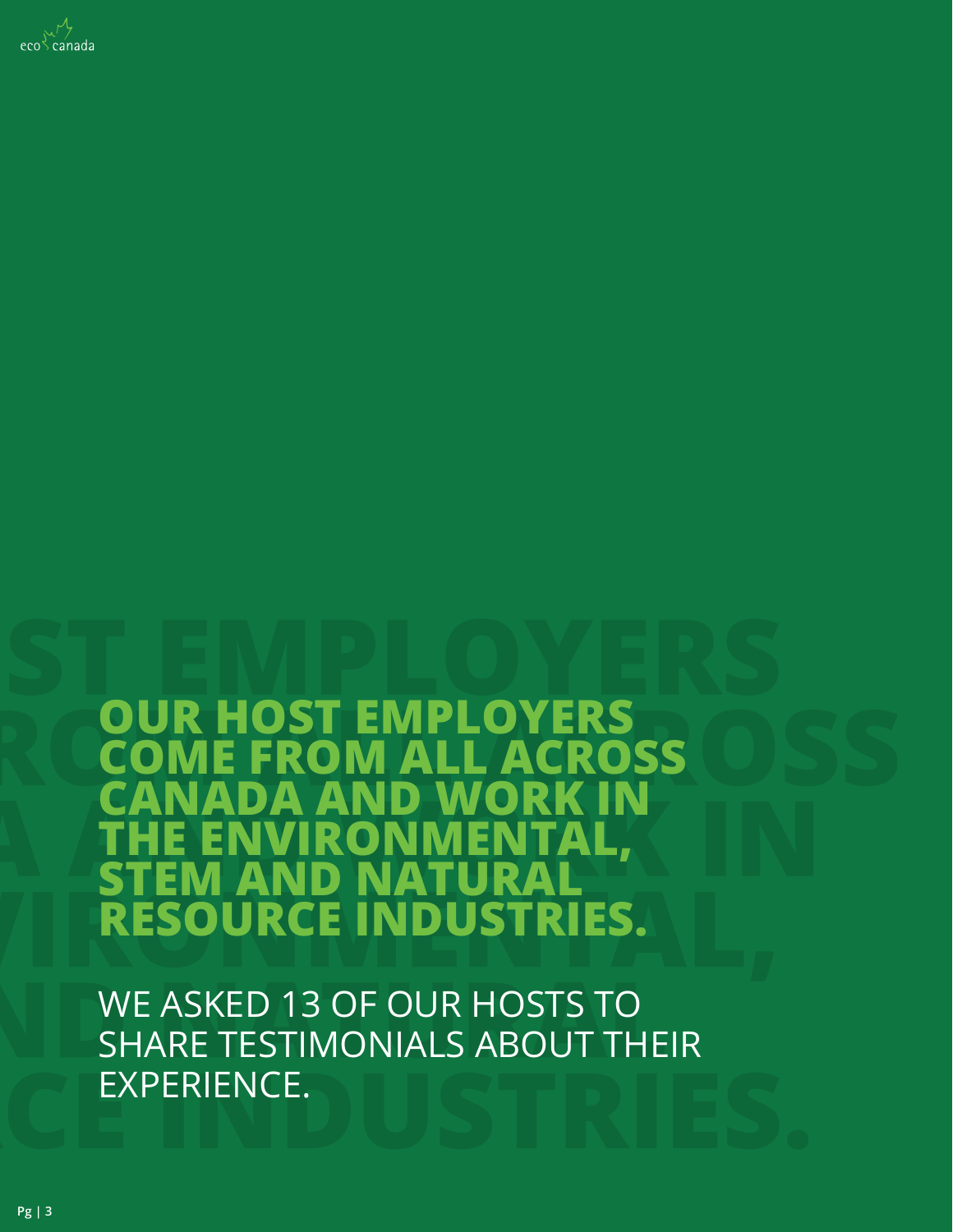



**The Greenland® Group is a Canadian and award winning enterprise that works in the civil engineering, environmental services, and clean energy sectors.**

> **~ ERIC PALMER ~** Greenland Consulting Engineers

 $GREENLAND<sup>°</sup>$  Group of Companies

**AET Group is an environmental consultancy firm committed to our ecological, financial and social responsibilities, working together collaboratively to find innovative solutions that work and remembering that underneath it all, we're human beings working with other human beings to make a difference both locally and globally.**

**~ Scott Freiburger ~ AET Group Inc.**

**The POLIS Water Sustainability Project is a research organization at the University of Victoria. We provide cutting-edge research informing water governance, water sustainability, law reform, and applied public policy.** 

**~ Rosie Simms ~ POLIS Water Sustainability Project**

**B.A. Blackwell & Associates Ltd. are a private consulting firm based out of North Vancouver specializing in forestry and environmental services.** 

**~ Bruce Blackwell ~ BA Blackwell and Associates Ltd.** **Eco-Kare International is an environmental consulting company working with planning, assessing and mitigation road impacts on wildlife. We are indirectly involved in climate change.**

**~ Kari E. Gunson ~ Eco-Kare International**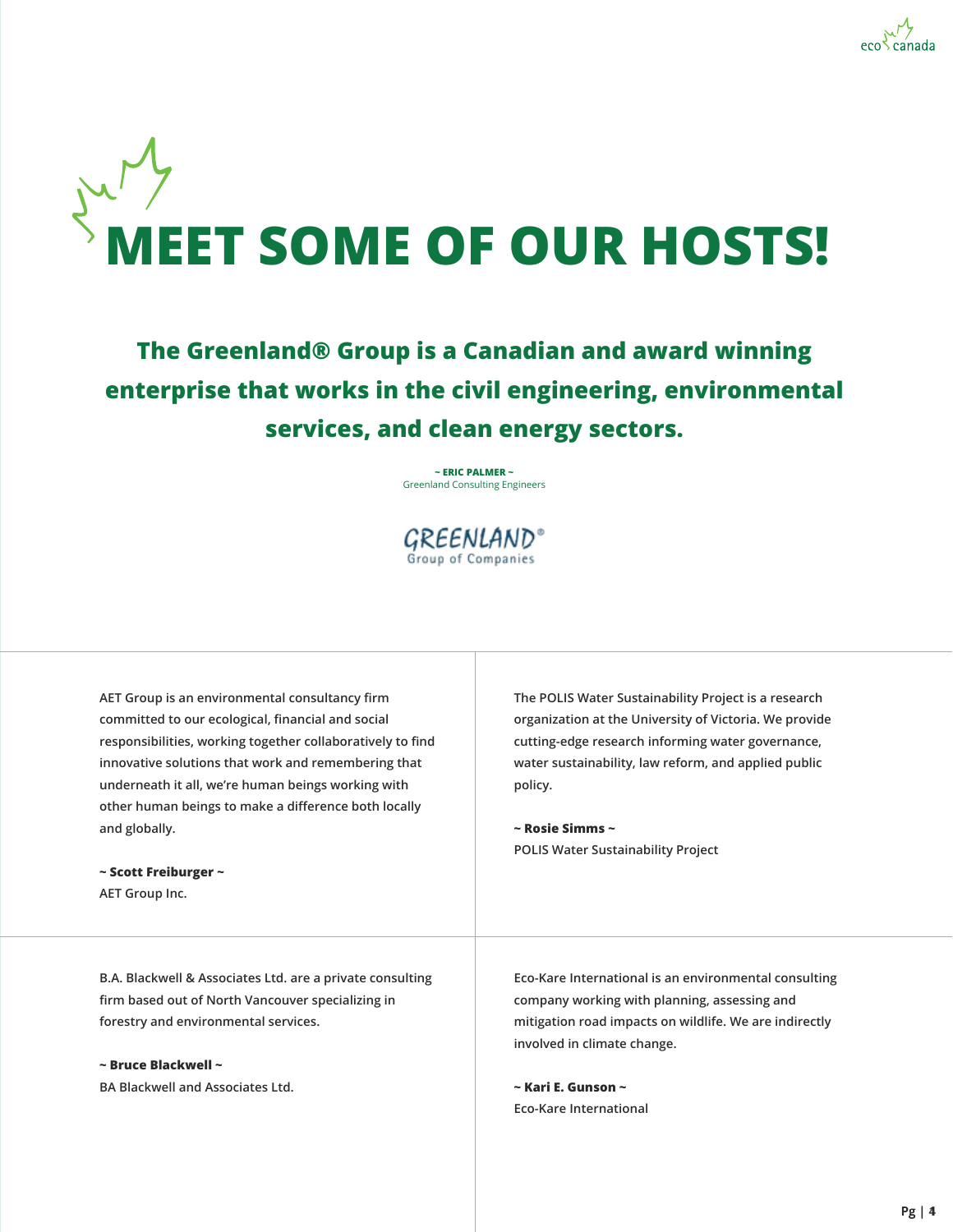

# **HOW DID YOU HEAR ABOUT ECO'S WAGE FUNDING PROGRAM?**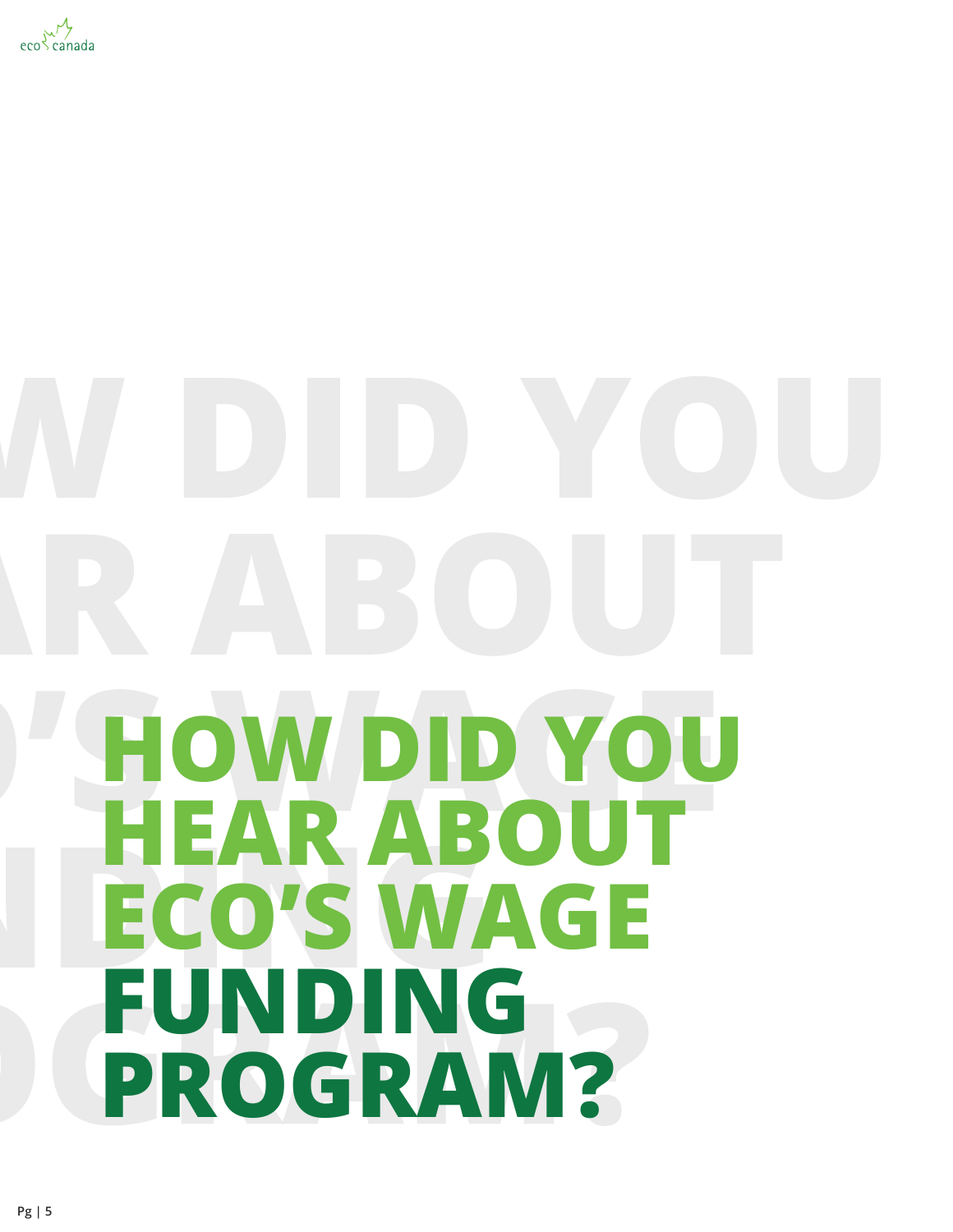

 **We have participated in the ECO Internship program for the past 12 years.**

**~ Darren J. David ~ Waterline Resources Inc.**

**WE HEARD ABOUT THE PROGRAM PREVIOUSLY THROUGH ECO CANADA AND VIA ONLINE ADVERTISING. WE HAVE WANTED TO CAPITALIZE ON THE PROGRAM FOR SOME TIME AND THIS WAS OUR FIRST OPPORTUNITY TO DO SO.** 

**~ Matthew Pyper, M.Sc. ~ Fuse Consulting Ltd.**

> **Eco-Kare's principal Kari Gunson was approached by intern Christine Green that had previously worked for one of Eco-Kare's primary client: the Ministry of Transportation**

**~ Kari E. Gunson ~ Eco-Kare International**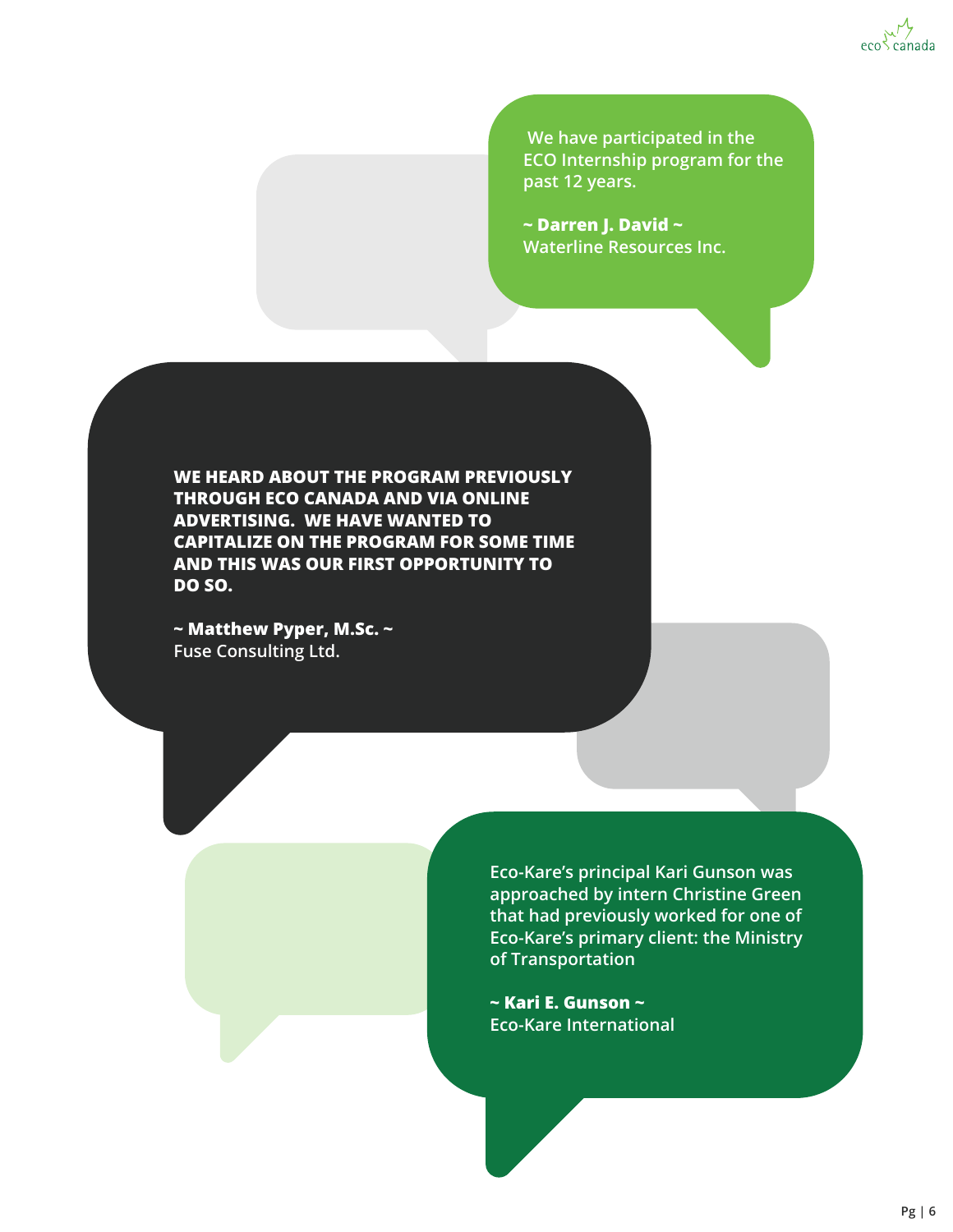

# **WHY DID YOUR ORGANIZATION DECIDE TO APPLY FOR WAGE FUNDING THROUGH ECO?**

**Pg | 7**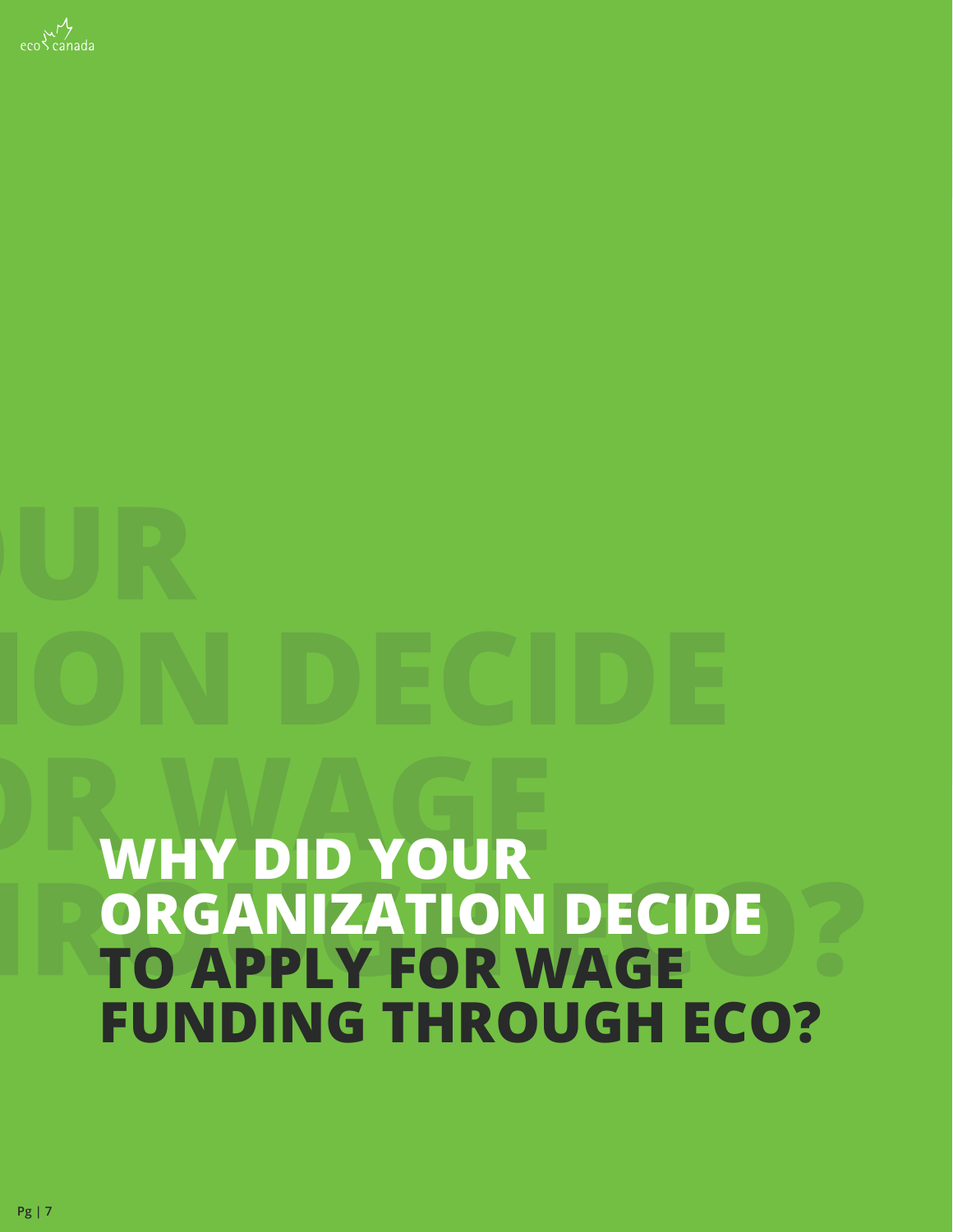**It just made sense for us. We are a relitavely young, rapidly-growing organization and we are constantly working to increase our capacity in order to keep up with demand. The internship program aligns with our core values and ultimately helped us to grow faster by enabling us to hire a new team member sooner rather** 

**than later.**

**~ ANGELA FOSTER ~** Kambo.

 $h$  KAMBO

**We believe strongly in the need to provide talented youth with an opportunity to see a range of career opportunities that are available to them. We also are a small firm and wanted to take the opportunity to explore growth opportunities for our company. We knew of a highly qualified candidate and we wouldn't have been able to secure her services without the internship program.**

**~ Matthew Pyper ~ Fuse Consulting Ltd.** **As a small, private business it can be challenging to hire and train new and inexperienced employees. Hosting an ECO intern allows us to employ an intern and invest in training and professional development when, without the wage subsidy, we would otherwise not able to take on a new employee.**

**~ Bruce Blackwell ~ BA Blackwell and Associates Ltd.**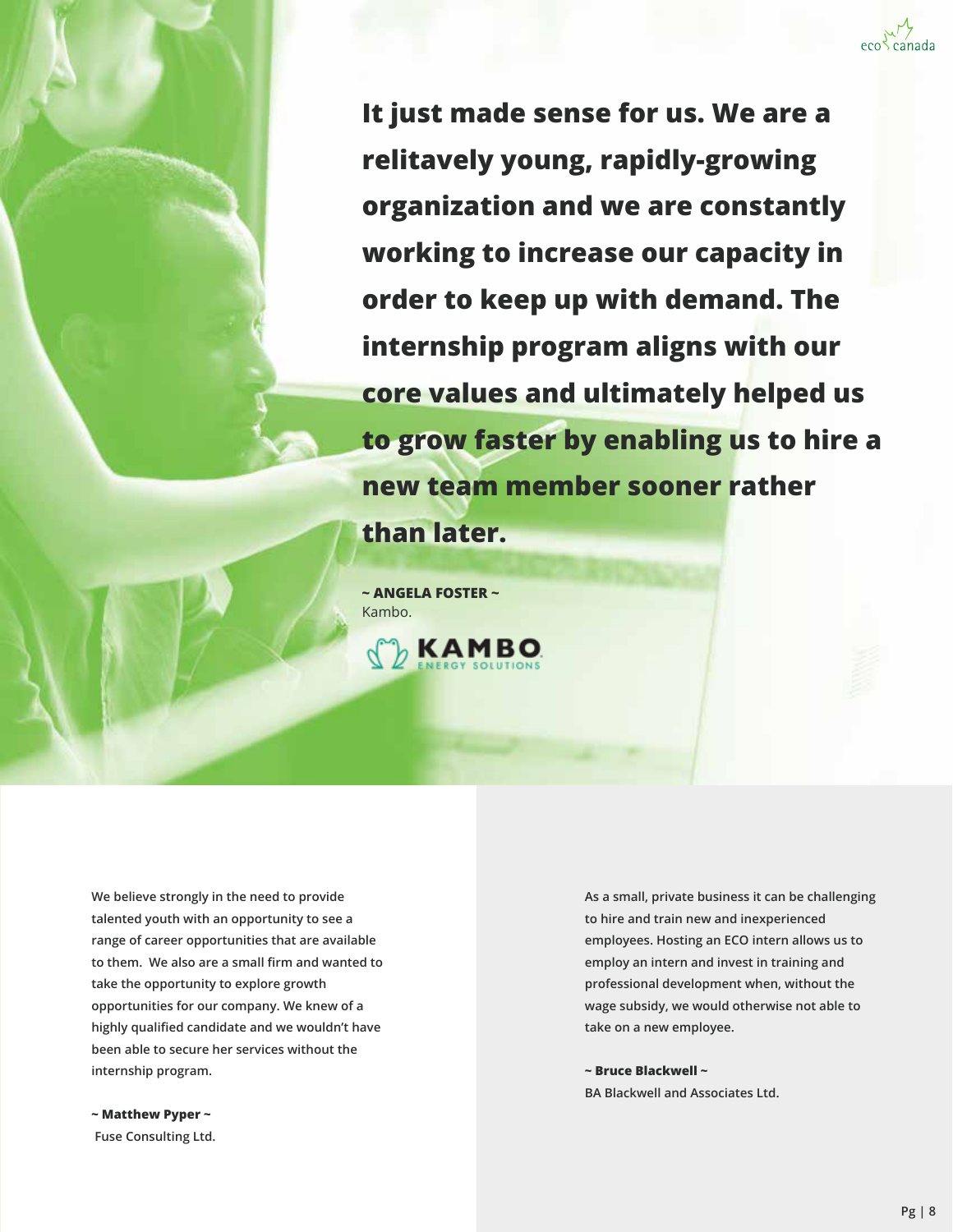

## **WHAT WAS THE PROCESS LIKE FOR YOUR COMPANY TO BECOME A HOST?**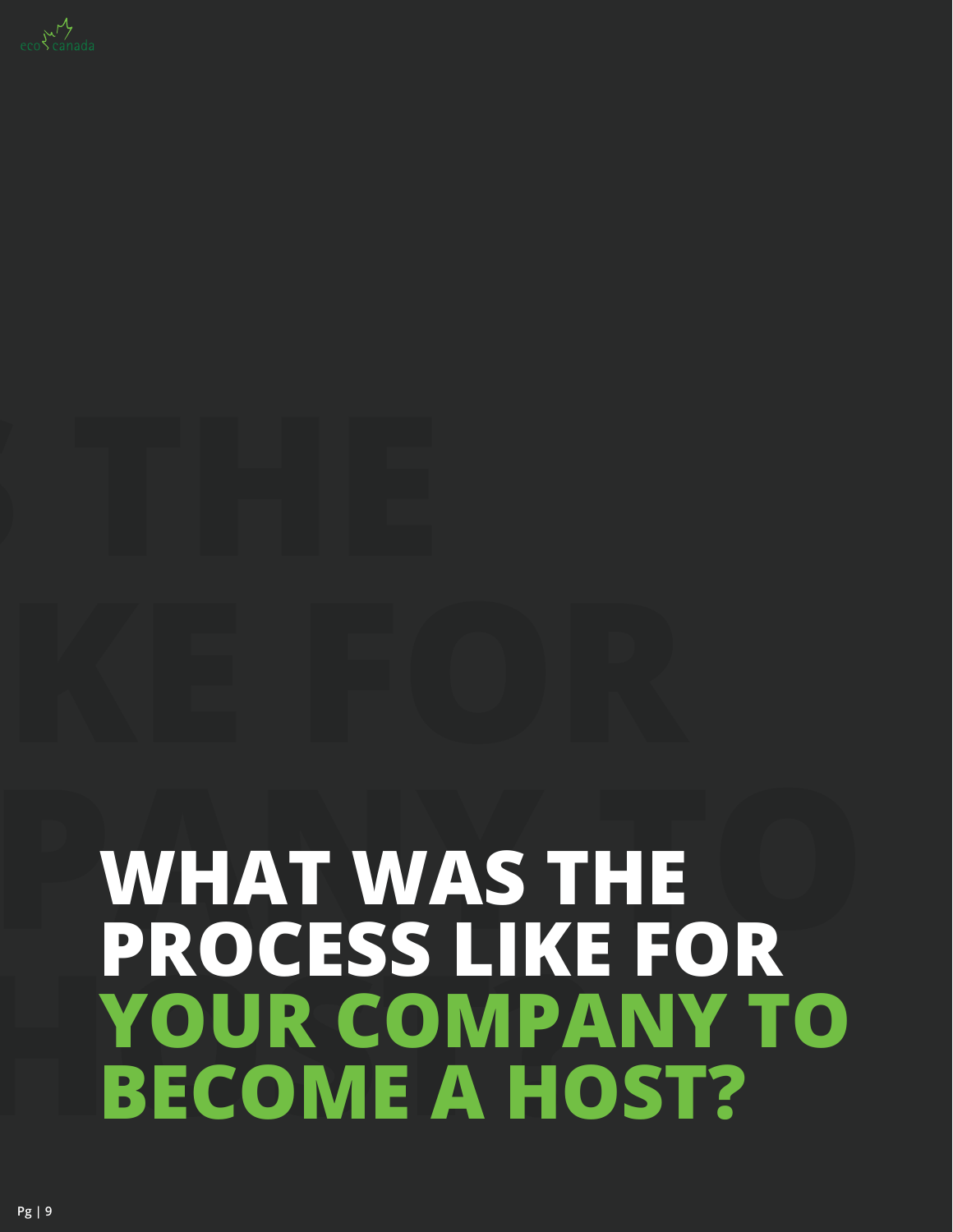

**The process was extremely easy and efficient for our company. We felt the process was robust to ensure qualified candidates, yet did not require unnecessary administrative load on our end. It was the perfect balance, from our perspective.**

**~ MATTHEW PYPER ~** Fuse Consulting Ltd.



**The process was very straightforward in terms of the application and implementing a host agreement upon acceptance of our application.**

**~ Bruce Blackwell ~ BA Blackwell and Associates Ltd.**

**ECO Canada process is very straight forward. We typically identify an intern and apply for hosting. ECO Canada staff has always been very helpful and accommodating.**

**~ Darren J. David ~ Waterline Resources Inc.**

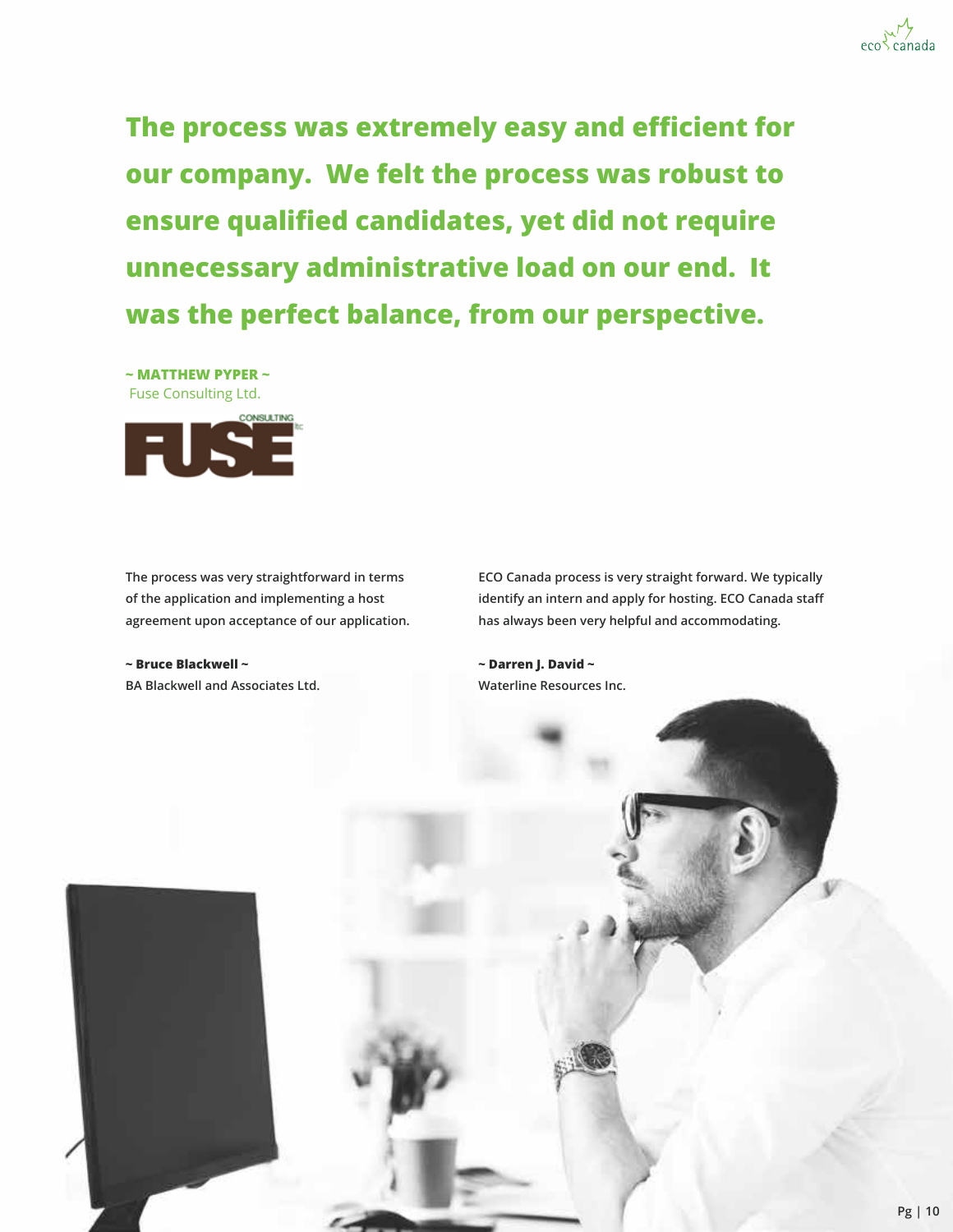

# **HOW HAS PARTICIPATING IN THIS PROGRAM BENEFITED YOUR ORGANIZATION?**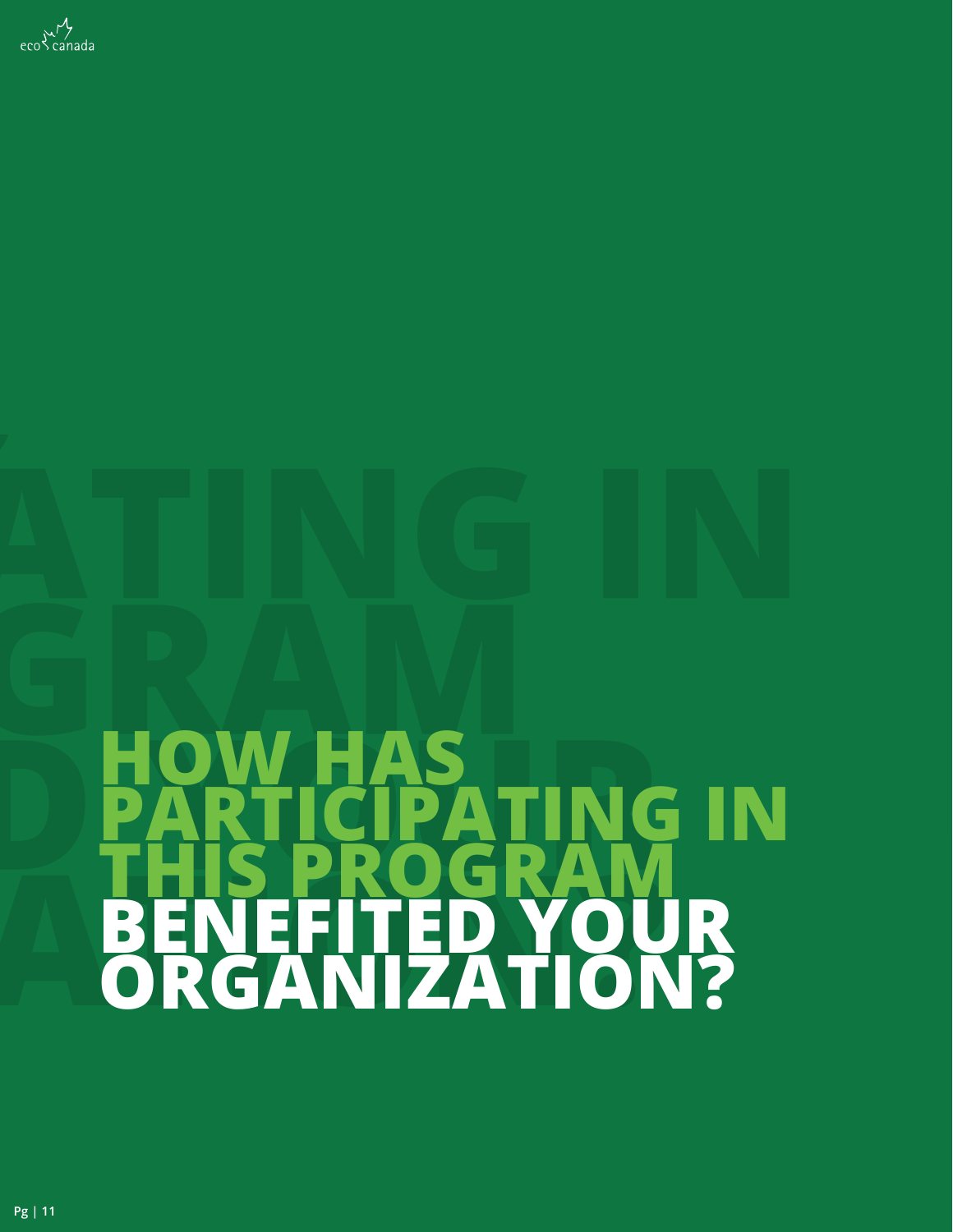

**Because of the incredible work ethic and ambitious nature of our intern, we've not only caught up on our existing work products, but have been able to take on several new projects.**

**~ JEFF RENTON ~** AWES Agroforestry & Woodlot Extension Society

**A number of interns became strong members of our environment team, participating in key roles on several of our projects.** 

**~ RALUCA ION ~** AECOM

**Yes, very much. Of the 13 interns, 5 remain employed with us and 2 have become clients.**

**~ DARREN J. DAVID ~** Waterline Resources Inc.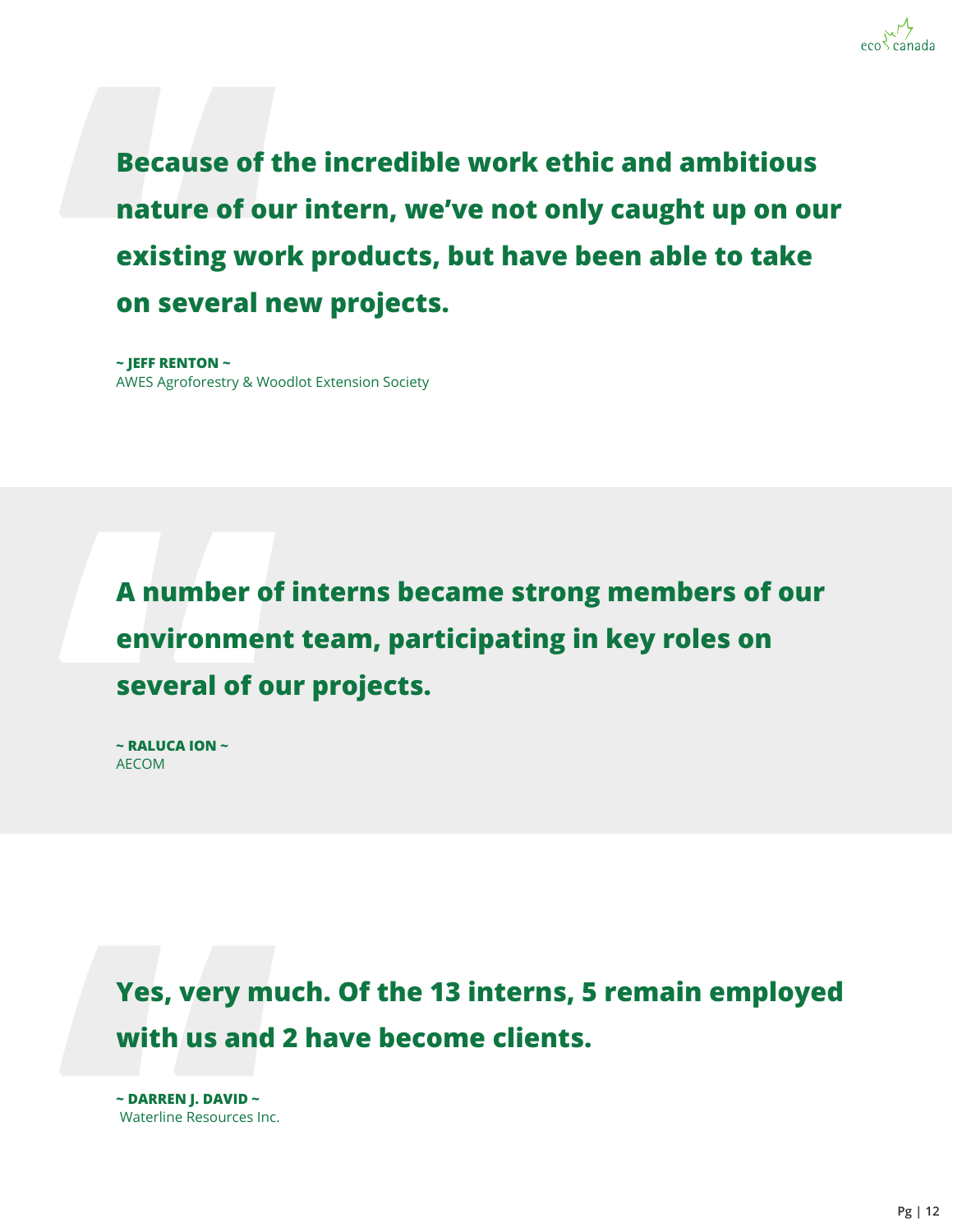

# **DESCRIBE YOUR EXPERIENCE WITH THE INTERNS YOU HIRED**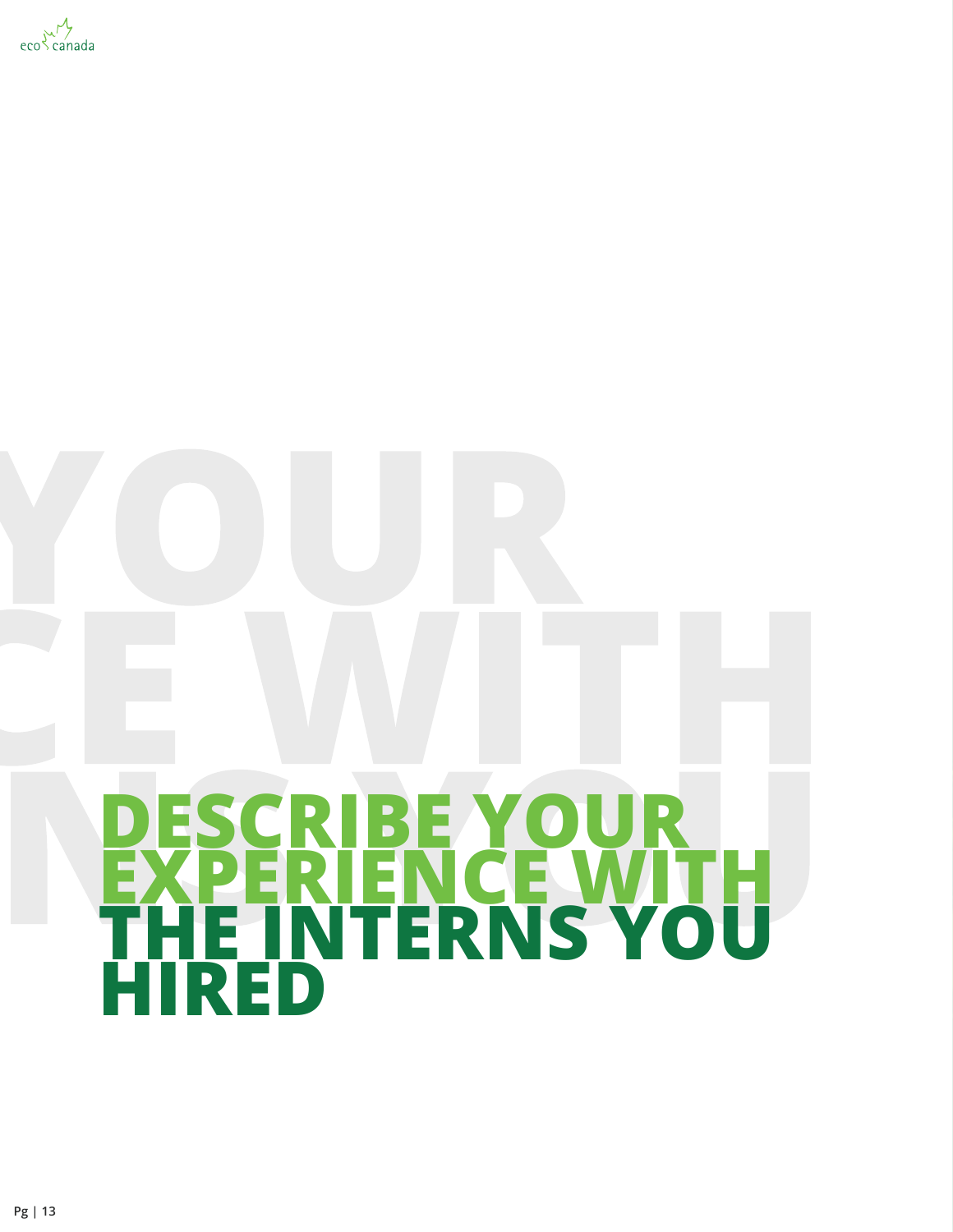

**Our experiences with interns has been a great success with no negative experience. Each intern has brought a unique set of skills to the company and all have demonstrated an enthusiasm and aptitude to learn and grow in their respective positions, and take on ever expanding responsibilities.** 

**~ BRUCE BLACKWELL ~** BA Blackwell and Associates Ltd.

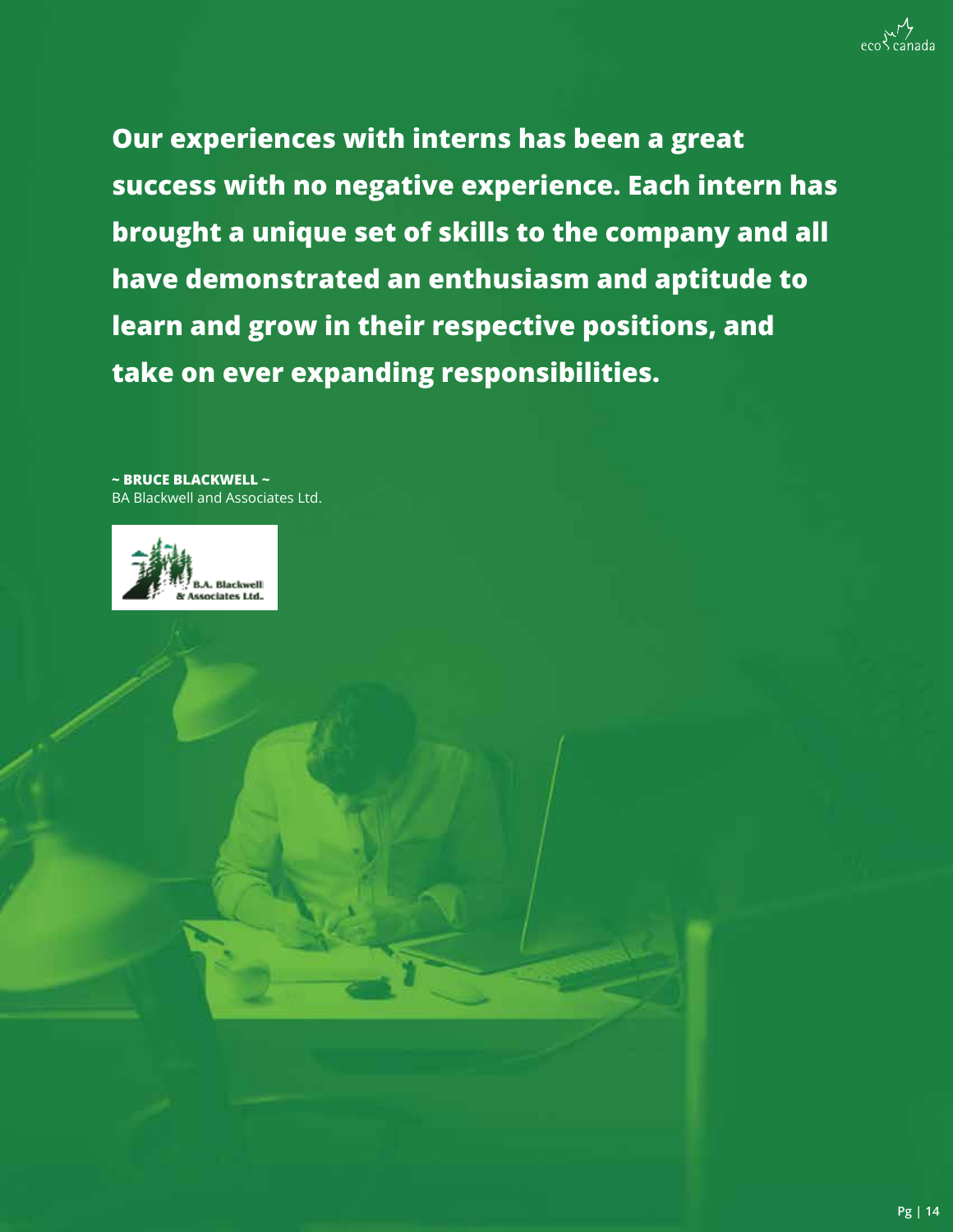

**HAVE YOU OBSERVED A GROWTH IN PROFESSIONAL SKILLS AND ORGANIZATIONAL CAPACITY AS A RESULT OF YOUR PROGRAM PARTICIPATION?**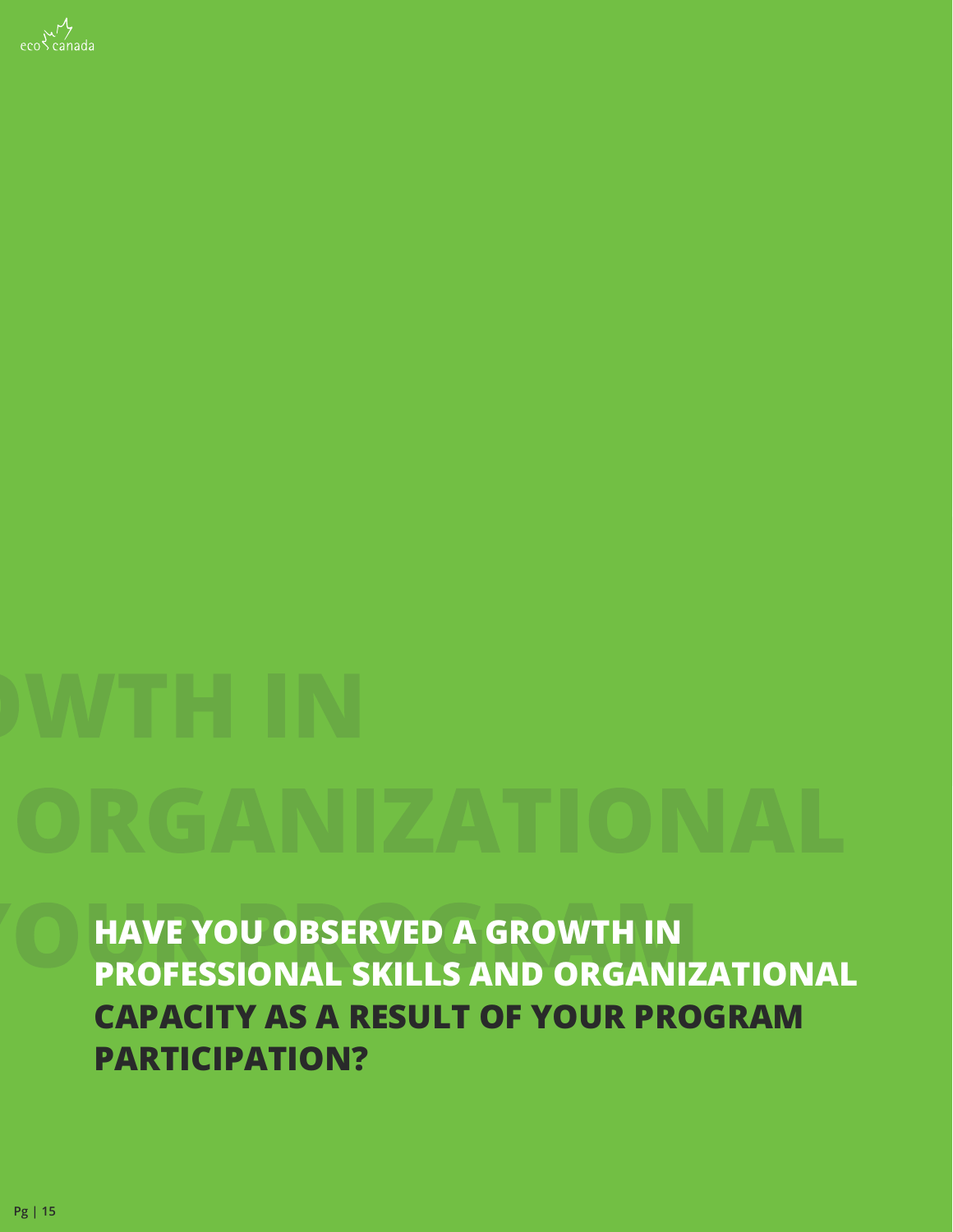

**By adding additional technical capacity in the TPU, we have been better able to meet the needs of our communities and in doing so, improved our relationships and built increased trust with our member communities.**

**~ JEFFREY ROSS ~** Grand Council Treaty #3



**Due to the ECO internship program, we have been able to grow our capacity of professionals and provide training and mentorship opportunities for professional development. All interns are working toward or have achieved professional designation with the Association of BC Forest Professionals.**

**~ Bruce Blackwell ~ BA Blackwell and Associates Ltd.** **Certainly—interns at POLIS have transitioned to assume core leadership positions within the organization, and are now managing major projects and communications activities. The internship program has helped POLIS bring on new talent, expand the team, and enhance our capacity to produce and communicate leading research in the areas of water law, science, policy and governance.** 

### **~ Rosie Simms ~**

**POLIS Water Sustainability Project, University of Victoria**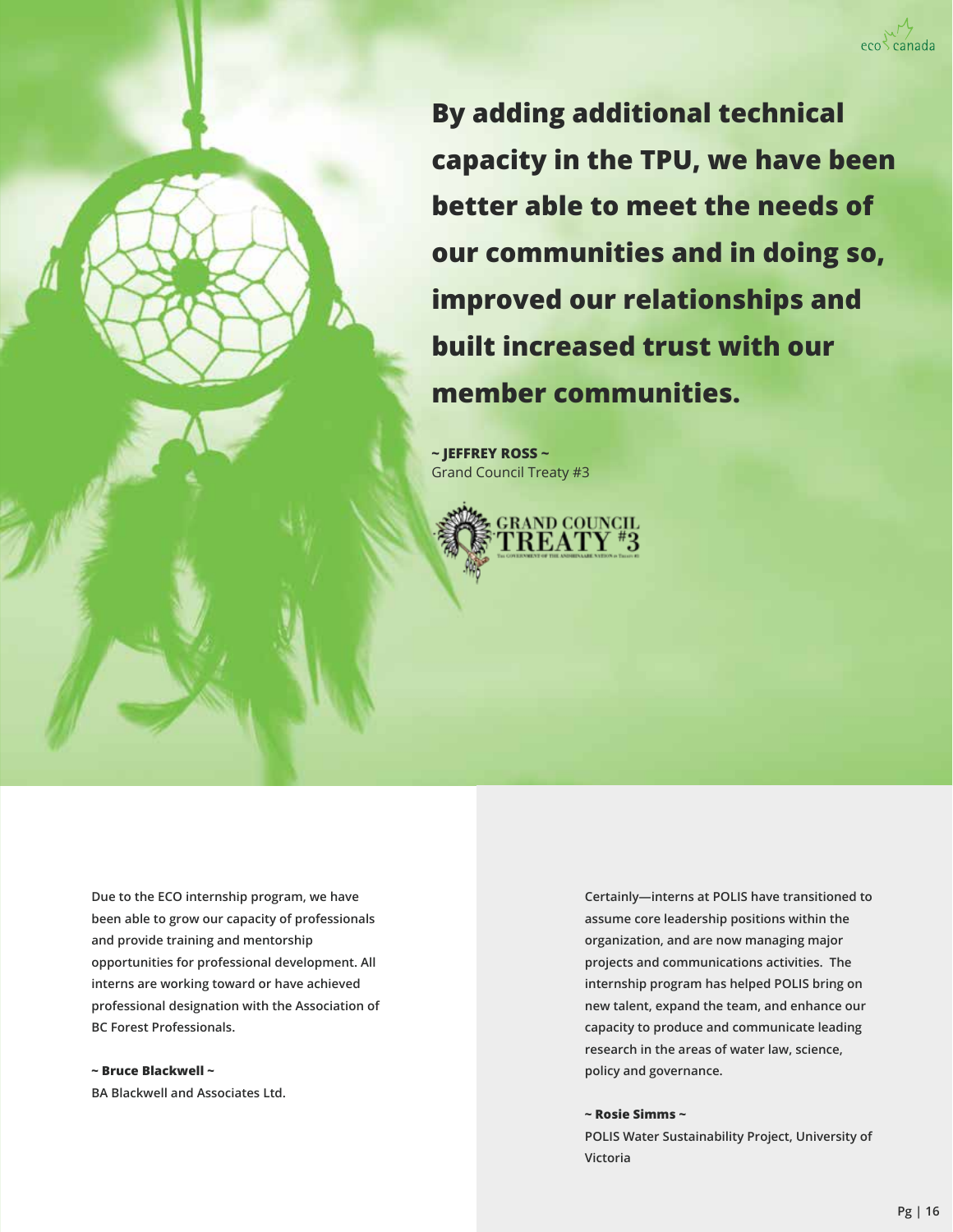

## **WHAT WOULD YOU DESCRIBE TO BE THE MOST SUCCESSFUL ASPECT OF THE PROGRAM?**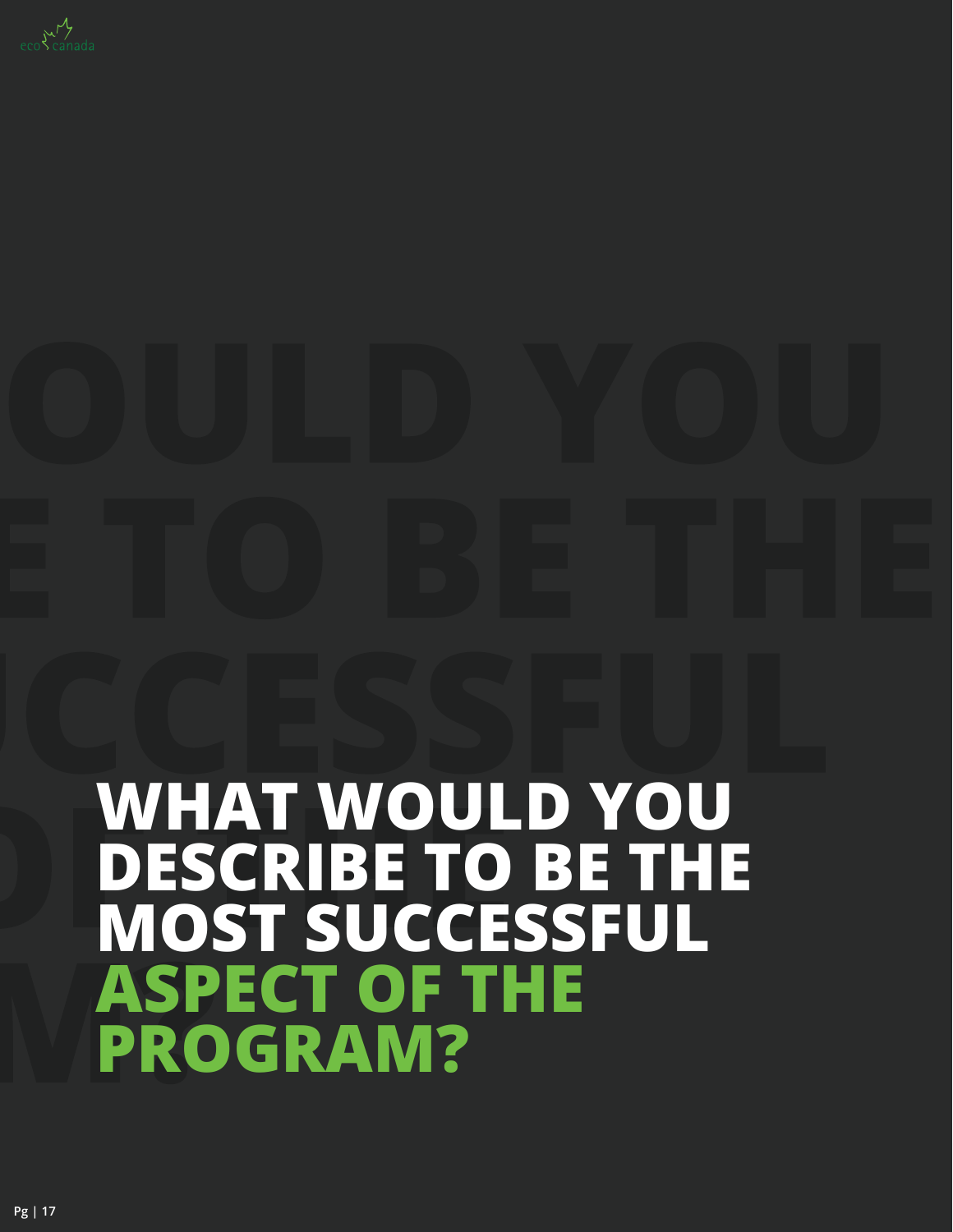**The opportunity to host an intern has been of considerable value to AWES. Not only has it provided a substantial increase in capacity, but allowed us to branch off into new projects areas by leveraging the experience and knowledge base of our intern.**

### **~ JEFF RENTON ~**

AWES Agroforestry & Woodlot Extension Society



**The program has been very successful by enabling us to find talented young professionals and prepare them to become the experts of the future.** 

**~ Raluca Ion ~ AECOM**

**The internship program is very successful for U Technology. Having to fill a quarterly report is very helpful as it shows how the interne is growing on the professional and personal level.**

**~ Tee AlSarraj ~ UTechnology**

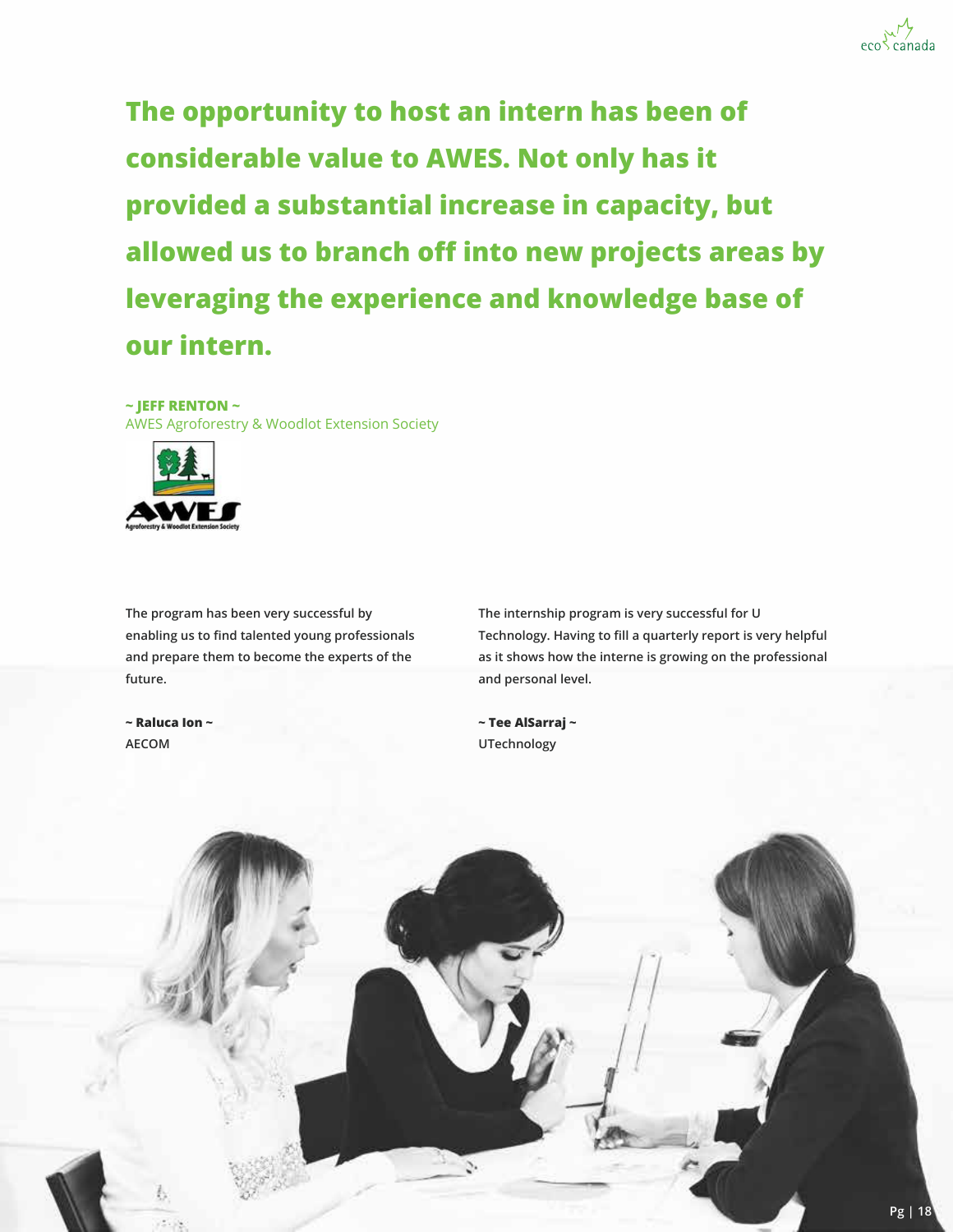

**HOW HAS YOUR JUNIOR PROFESSIONAL / HIRE CONTRIBUTED TO PROJECTS THAT YOU ARE CURRENTLY WORKING ON?**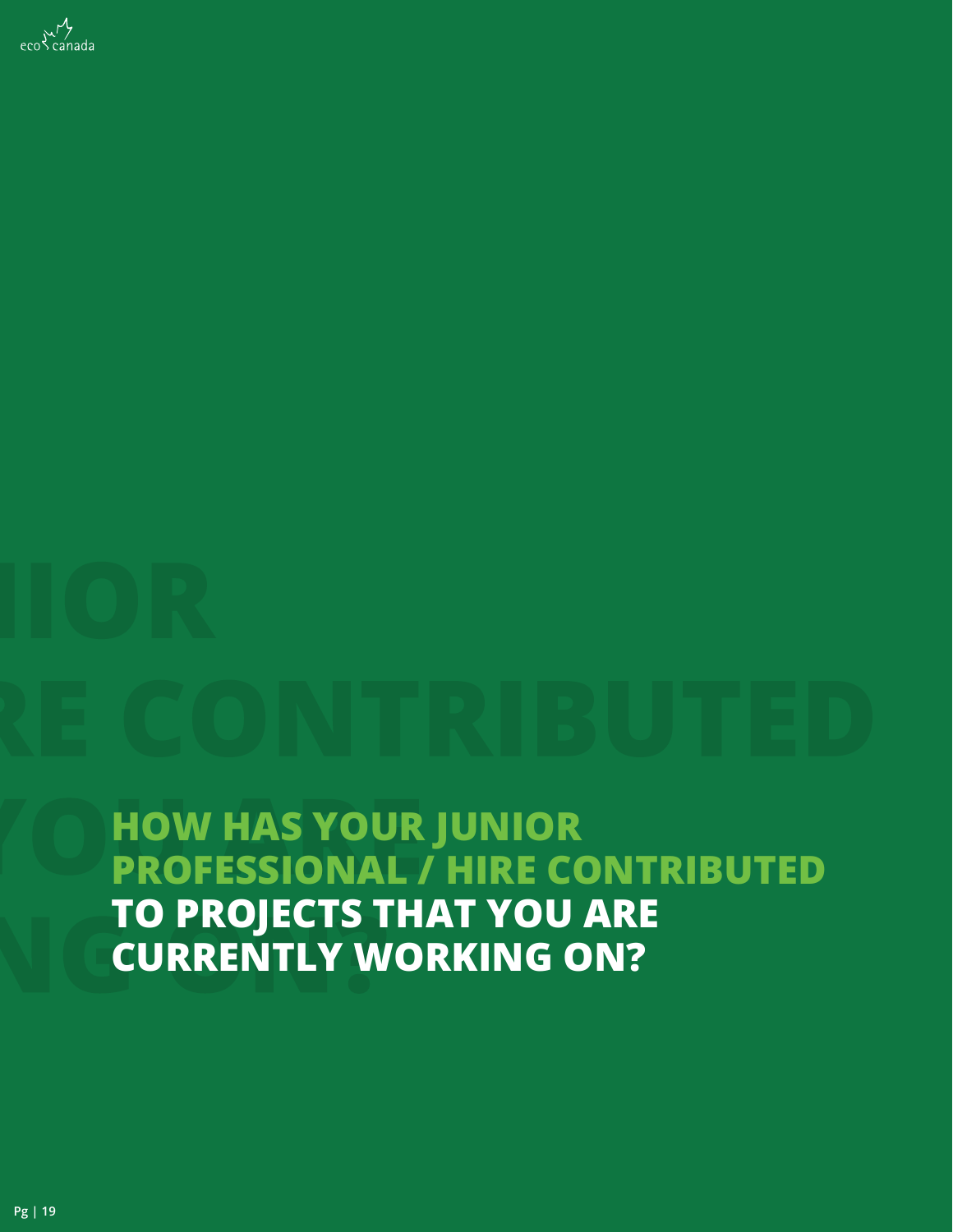**The intern's main involvement is with marketing our services to new potential clients. In the 8 months of employment, the intern has been able to contact over a 1000 new prospective clients and which has generated several new clients for our company.**

**~ DARREN J. DAVID ~** Waterline Resources Inc.



**I am currently working on development of wildlife exclusion fencing design along roads. My intern helped to install one of these designs with partners in the Bruce Peninsula. Further my intern was proficient in Geographic Information Science and was able to help generate road-kill maps to show where mitigation measures were most effective. Last, my intern helped portray a story using wildlife monitoring photos for webpage and marketing.**

**~ KARI E. GUNSON ~** Eco-Kare International

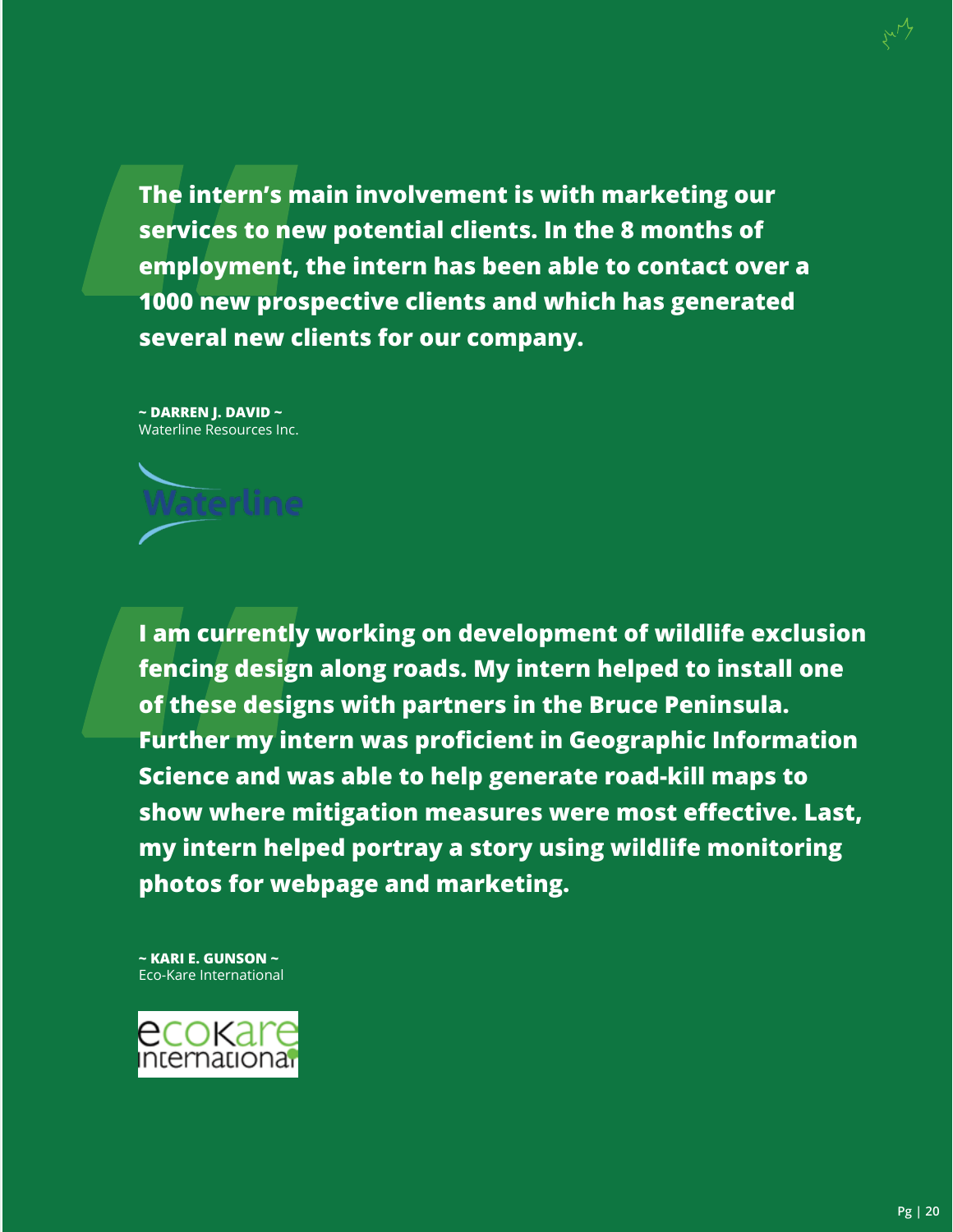

# **DO YOU FEEL THAT THIS PROGRAM AND YOUR PARTICIPATION HAS CONTRIBUTED TO THE GROWTH OF THE ENVIRONMENTAL SECTOR IN CANADA?**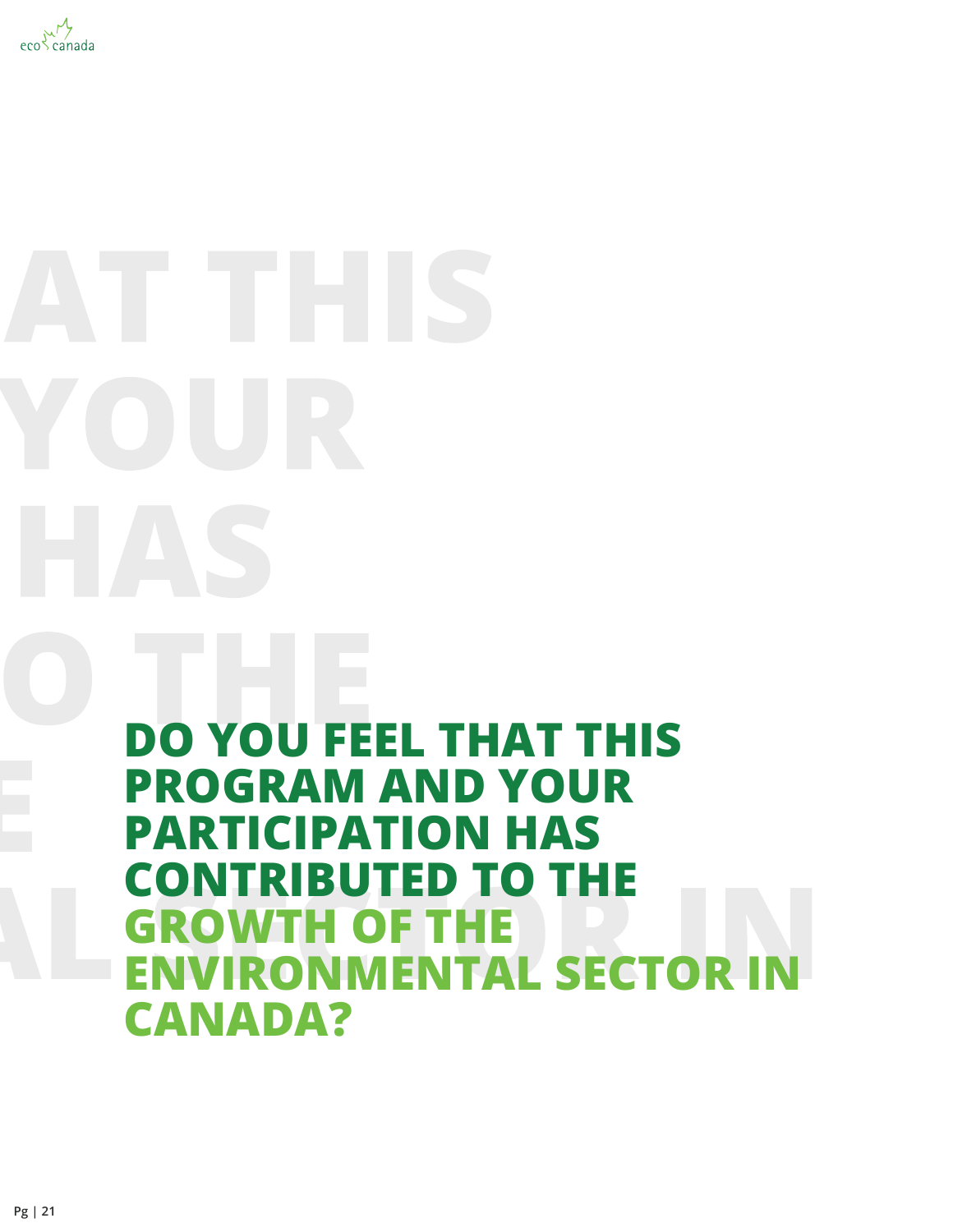

**Absolutely. The internship program has enabled us to pitch and win more energy efficiency projects – each project we complete contributes to growth and new green jobs in Canada. As a result of our growth we recently hired a new energy assessor and a new electrical assistant – two new green jobs for BC.** 

**~ ANGELA FOSTER ~** Kambo.

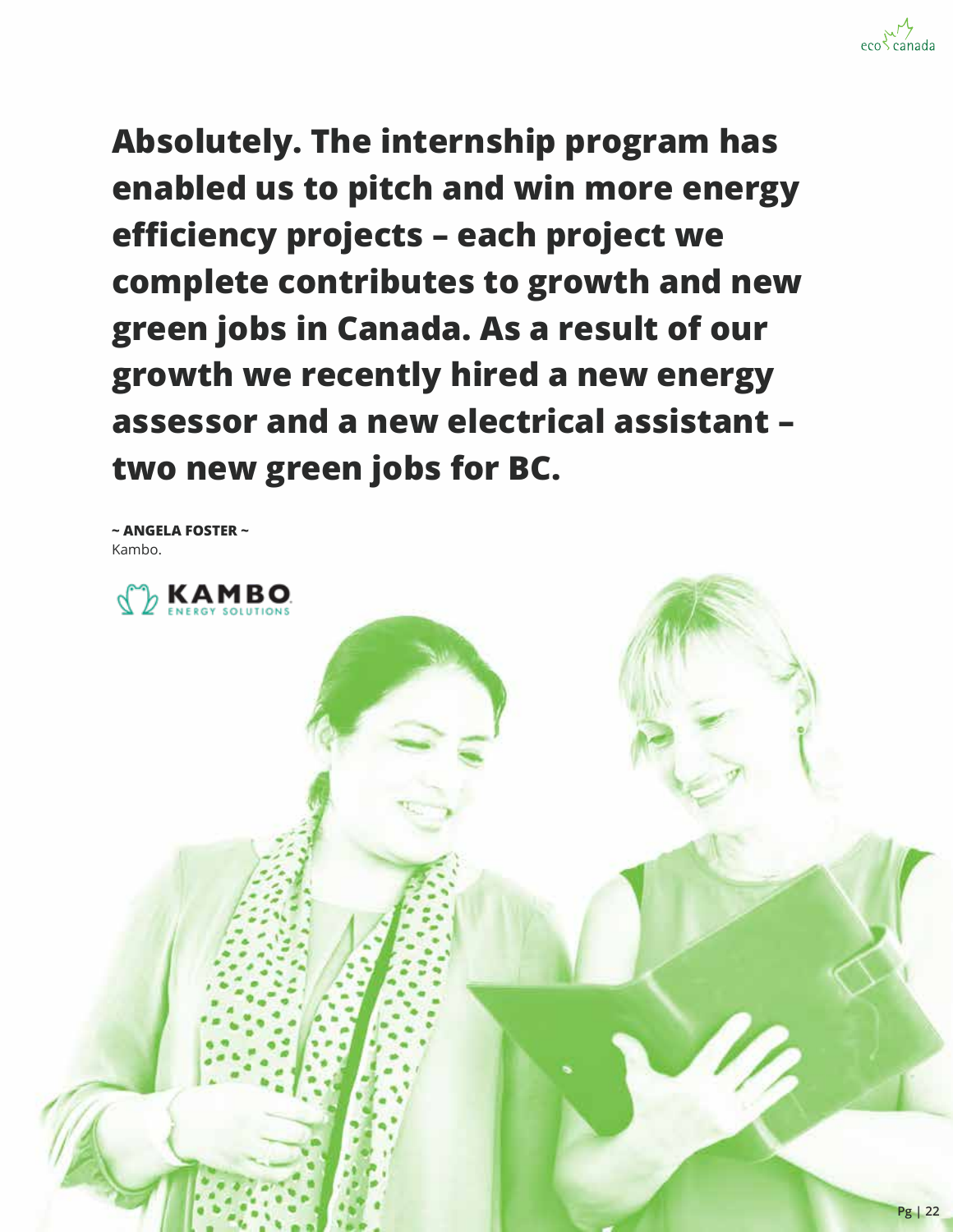

**IF YOU COULD GIVE ONE PIECE OF ADVICE TO NEW EMPLOYERS CONSIDERING THE WAGE FUNDING PROGRAM, WHAT WOULD IT BE?**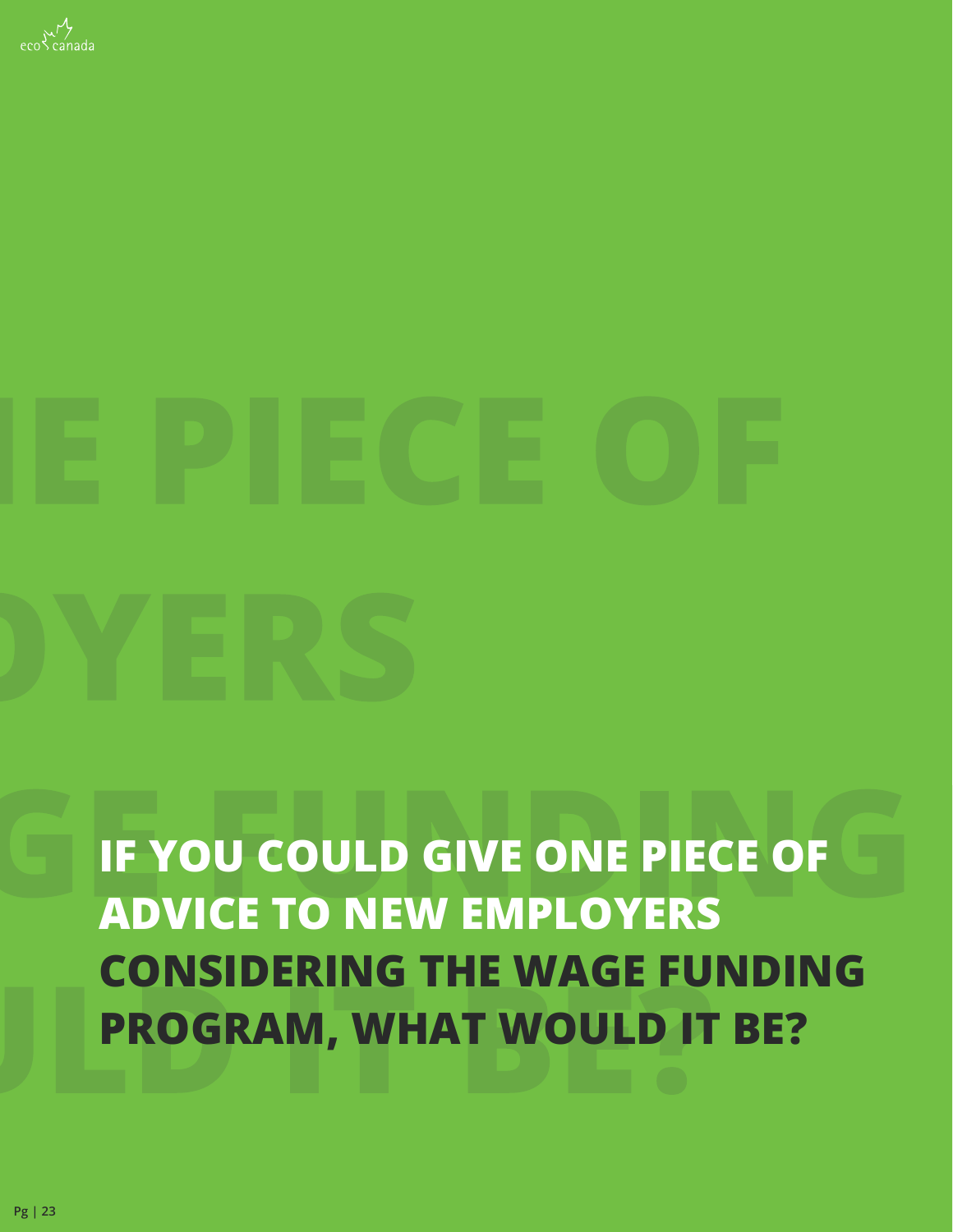

**Take this opportunity to truly grow and establish a talented individual within your organization. Don't just see this as a path to wage subsidies, but an opportunity to grow the capacity in your organization and to let the creativity and spirit of the intern drive your own creativity and entrepreneurial spirit and success of your business.**

**~ MATTHEW PYPER ~** Fuse Consulting Ltd.



**If you've ever considered applying for funding, do it! The whole application process is simple, the ECO Canada staff are great to work with and the benefits of hosting an intern are innumerable.** 

**~ Jeffrey Ross ~ Grand Council Treaty #3**

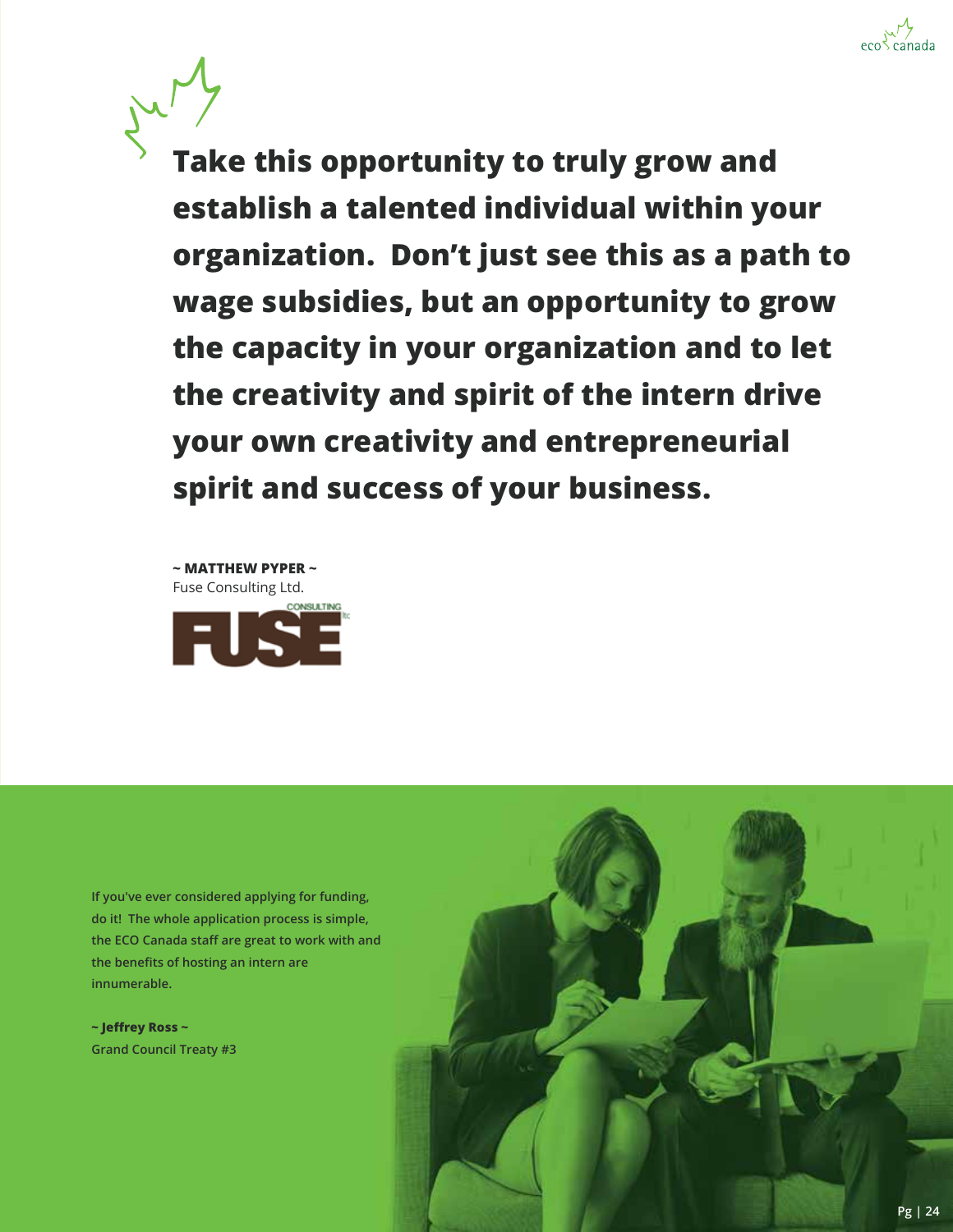**The key to this program is that in addition to providing a crucial learning opportunity to a recent graduate, your organization is likely to benefit. We've all found ourselves in a slump where we stick with the same approach or process, but by having a new person they may bring a new approach that can reinvigorate your company.**

**~ JEFF RENTON ~**

 $\cos\frac{\sqrt{y}}{x}$ 

AWES Agroforestry & Woodlot Extension Society



**We were pleasantly surprised to find out about the ECO internship program, which allows employers to have access to a pool of talent to build their teams.**

**~ Raluca Ion ~ AECOM**

**Do it! You will be pleasantly surprised at the mutual benefits both parties get. We have strengthened our company by finding the right staff member and it has been great to see our intern grow and develop at the same time.**

**~ Colin Filliter ~ Suavair**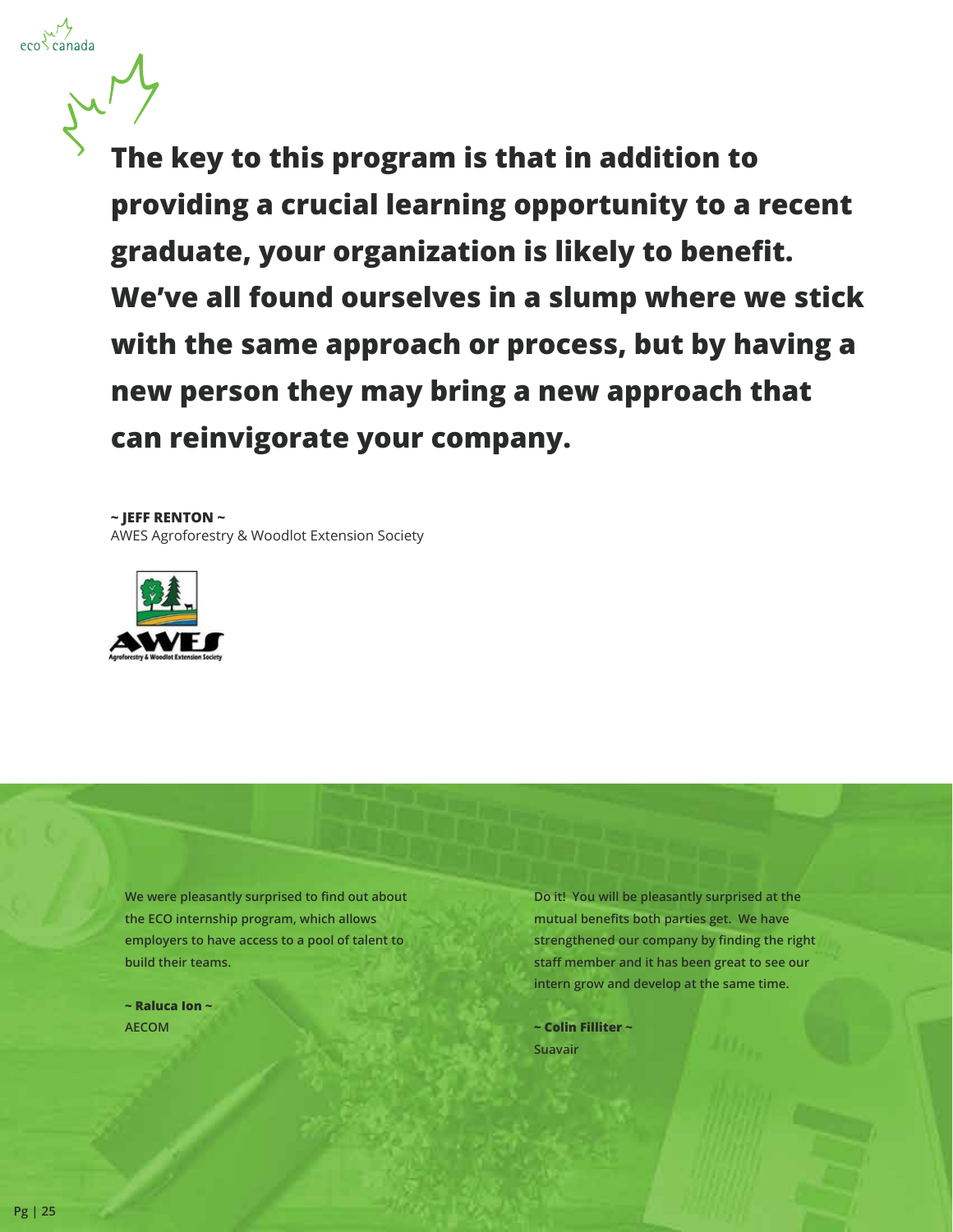

**As indicated earlier, the ECO internship program has been critical to the growth and existence of our company. As 60% of our revenues are generated by entry/junior staff in the field, the program provides that financial incentive to hire and train the next/new generation.** 

**~ DARREN J. DAVID ~** Waterline Resources Inc.



**We greatly appreciate the ability to participate in the internship program over the past 5 years. The internship has enabled our company to bring on additional resources that we normally wouldn't have due to seasonal variations in resource requirements within our business and financial constraints.**

**~ Scott Freiburger ~ AET Group Inc.**

**We highly recommend the program. Don't overlook interns with limited relevant experience if they demonstrate the right attitude and enthusiasm and aptitude for learning.**

**~ Bruce Blackwell ~ BA Blackwell and Associates Ltd.**